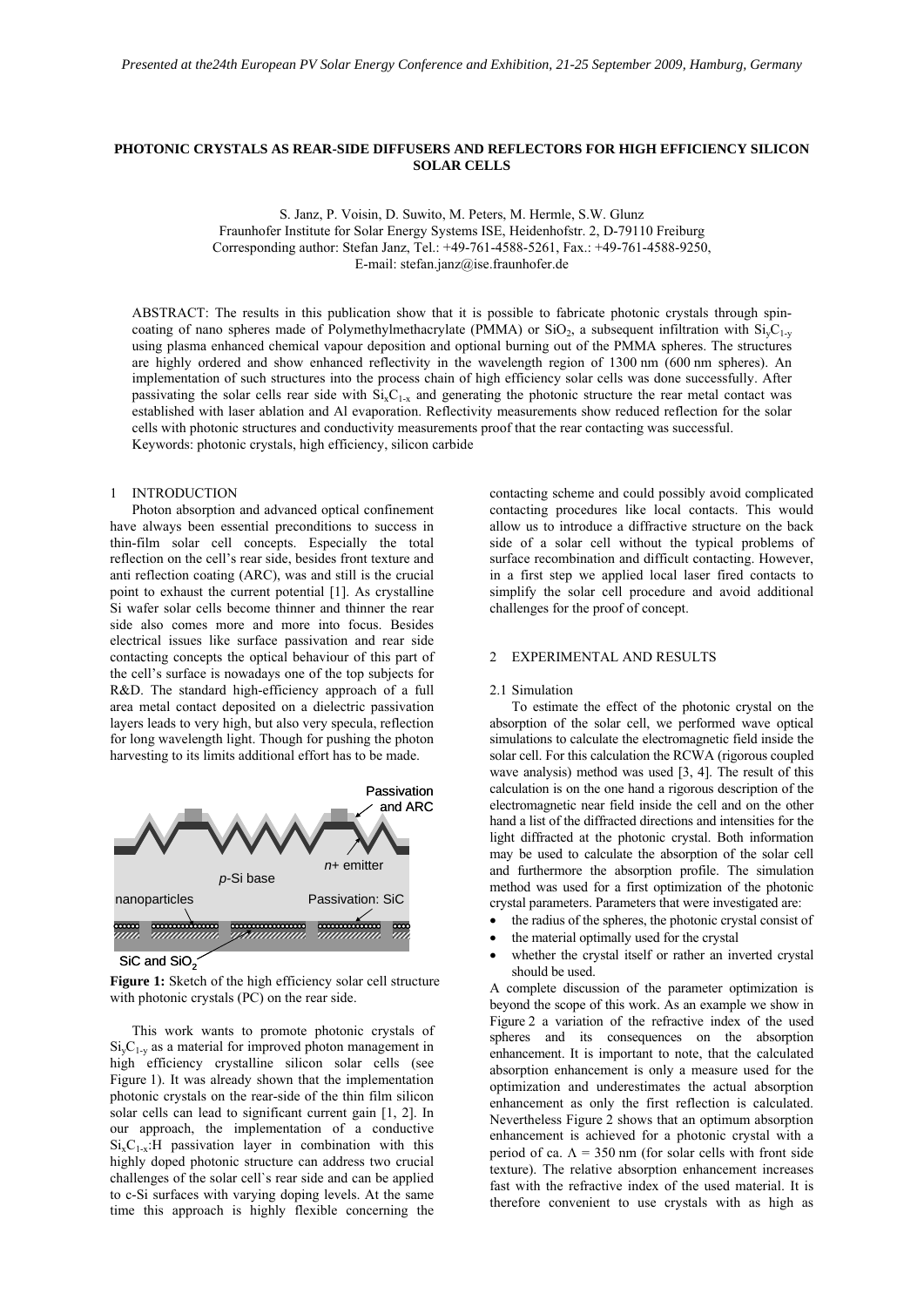possible index materials. Currently, low index materials are typically used for reasons of availability, using high index matrix materials will however be one important future task.



**Figure 2:** Dependency of the relative absorption enhancement on the photonic crystal period and its refractive index for a silicon solar cell without front side texture.

### 2.2 Deposition of the nano spheres

Two types of nano spheres were investigated in this study. The first ones are made of Polymethylmethacrylate (PMMA) and have a diameter of 380 nm and 600 nm. The second ones, produced by MicroParticles GmbH, are made of  $SiO<sub>2</sub>$  and have a diameter of 400 nm. Both types of particles are dissolved in a water solution.

In a first step the solutions with the 600 nm balls were simply dropped on one side of small glass samples  $(30 \times 40 \text{ mm}^2, 0.8 \text{ mm}$  thickness) which came out of box and saw no additional cleaning before coating. This procedure leads to very inhomogeneous distributions of the nano spheres. However, the samples could be used for initial infiltration test to seek out the limits of infiltration.



**Figure 3:** Scanning electron micrograph (SEM) of PMMA nano spheres spin coated on  $Si_xC_{1-x}$  (left) with an over diluted solution and (right) with optimal dilution and spin coating parameters.

For the selective (only rear side) deposition of nano spheres on Si wafers we used the spin coating approach. After removal of the oxide on the back side of the wafer (hydrofluoric acid), a 70 nm thick layer of silicon rich, well-passivating silicon carbide  $(Si_xC_{1-x})$  was deposited by PECVD (plasma enhanced chemical vapour deposition) on the rear side of the Si wafer. The precursor gases used in this process were SiH<sub>4</sub>, CH<sub>4</sub> and  $H<sub>2</sub>$  and low power densities were provided by a radio frequency (13.65 MHz) generator [5]. For the subsequent spin coating process, the surface tension energy of the

 $Si<sub>x</sub>C<sub>1-x</sub>$  and the solutions containing the nano spheres are very important parameters in order to obtain a full and homogeneous coverage of the entire 4 inch wafer. It was found that no particular surface pre-treatment was necessary prior to the spinning of the nano balls. The only critical parameters are the hydrophilic properties of the solution and the adequate concentration of particles in it. Indeed, when not enough particles are present in the solution, they can be coated over the whole wafer but do not exhibit any order. This has for consequence that no diffraction effect can be observed. A Scanning Electron Micrograph (SEM) of such coating with PMMA nano spheres is presented in Figure 3 (left). The optimum dilutions and spinning conditions were found for both types of nano balls and SEM pictures of such coatings are presented in Figure 3 (right) for PMMA and in Figure 4 for the  $SiO<sub>2</sub>$  spheres. The micrographs make sure that we can obtain two homogeneous layers of PMMA nano particles, exhibiting a short distance order; and a monolayer of  $SiO<sub>2</sub>$  nano particles, which is not always fully closed, but still exhibits a short distance order. A simple observation with the eyes confirms after spin coating whether the nano spheres exhibit diffractive properties.



**Figure 4:** SEM of a monolayer of  $SiO<sub>2</sub>$  nano spheres deposited on  $Si<sub>x</sub>C<sub>1-x</sub>$ .

#### 2.3 Inverted photonic structures

After spin coating of the nano spheres they were embedded in a  $Si<sub>v</sub>C<sub>1-v</sub>$  matrix using PECVD. The same plasma reactor was used as for the  $Si<sub>x</sub>C<sub>1-x</sub>$  passivation layer. In contrast to that process we applied the additional microwave plasma source (2.45 GHz) and diborane  $(B_2H_6)$  in order to dope the matrix material. The average power density during infiltration was adjusted to 20 mW/cm2 to avoid sputtering of the PMMA spheres and to reduce growth rates. To enabling an infiltration of the space between substrate surface and spheres we applied low gas flows and low pressure  $( $0.1 \text{ mbar}$ ).$ 



**Figure 5:** SEM of the  $Si_vC_{1-v}$  photonic crystal structure on a glass substrate.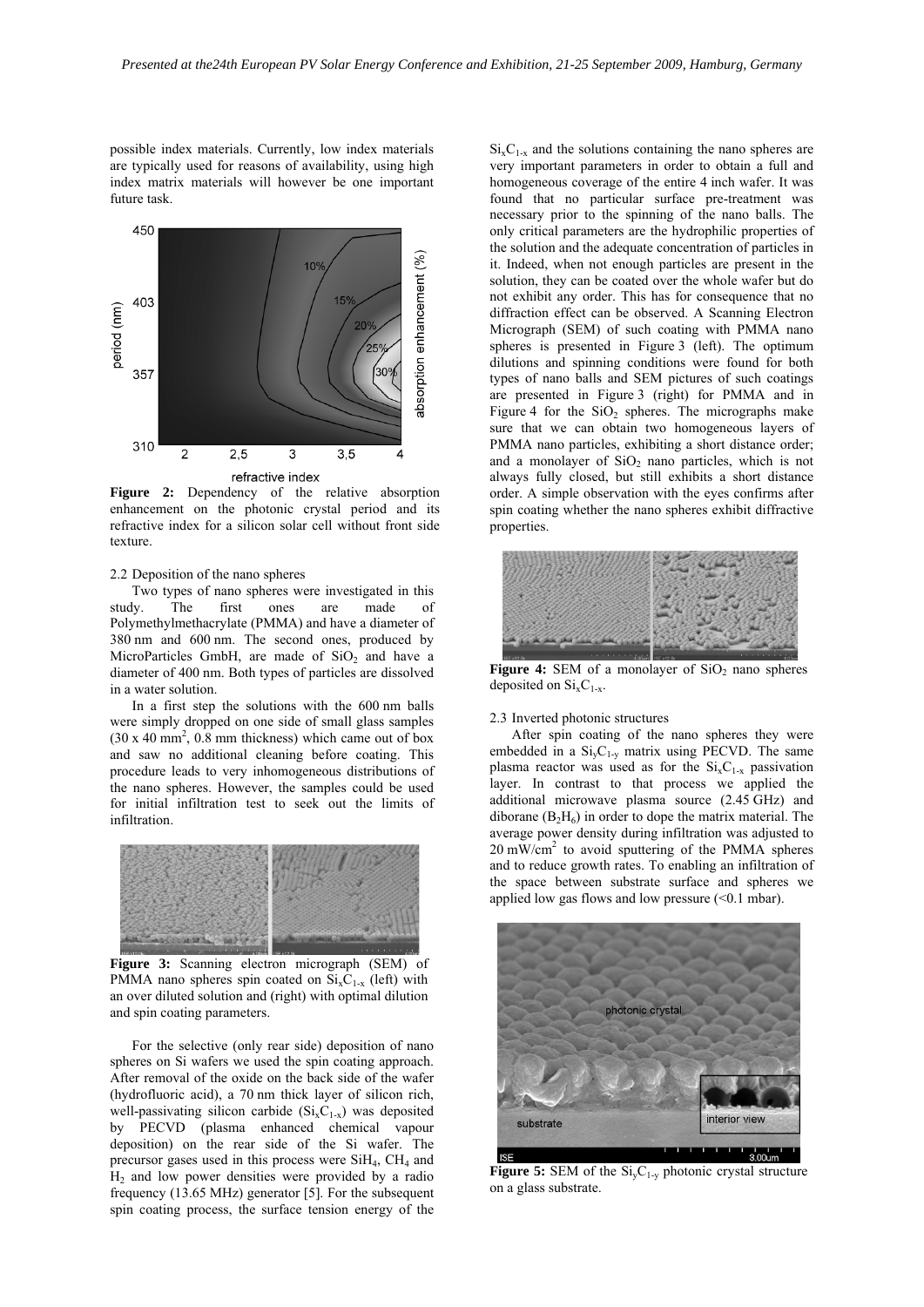Subsequently the spheres were burned out at >400°C in a simple oven under ambient air. The evaporated PMMA spheres (see Figure 5) consign perfectly spherical and highly ordered hollows. In this example one can see that the average diameter of the photonic crystals (PC) is around 600 nm, which is in perfect accordance to the average PMMA spheres` radii. The adhesion behaviour of such layers was excellent on glass samples (for 600 nm spheres) but exhibited some problems on the Si wafer/ $Si_xC_{1-x}$ -passivation layer system (see chapter 2.4)

In Figure 6 the reflectance measured with a spectrophotometer *Carry 500i* scanning from 250 to 2500 nm wavelength before and after burning out of the PMMA spheres is showing the effect of inverting. The embedded spheres (600 nm) have a still weakly pronounced reflectance signal (light grey) at around 1400 nm. The burning out of the spheres (inverting) leads to a shift of the maximum to shorter wavelengths and an increase in signal (black). Although the effect of enhanced reflectance is still too wide in the infrared region for a silicon solar cell (bandgap of 1.1 eV) the enhanced scattering effect of the PC should in any case lead to an improved photon harvesting. However, we decided to focus on nano spheres with diameters of 380 nm for the solar cell approach.



**Figure 6:** Reflectance measurements of the  $Si_vC_{1-v}$  photonic structure (light grey) and after (black) burning out (inverting) of the PMMA spheres.

#### 2.4 Solar cell fabrication

The starting material for the high efficiency solar cells were Float-Zone (FZ) [100], p-type, 0.5  $\Omega$ cm, shiny etched, 4 inch silicon wafers. The front sides were kept flat for some cells, while some others were textured with the highly effective inverted pyramids. The front side texture was first fabricated on the starting material with photolithography and a wet chemical etching in a KOH bath. The emitter was then diffused on the front side by a phosphorous diffusion performed at 790°C for 30 min. The resulting emitter exhibits a sheet resistance of 120  $Ω$ /sq. A 105 nm thick thermal oxide was subsequently grown on both sides. This oxide was used on the one hand side as a passivation layer and on the other hand side as anti reflection coating (ARC) on the front side. After removal of the oxide on the back side, a 70 nm thick layer of silicon rich, well-passivating silicon carbide  $(Si_xC_{1-x})$  was deposited by PECVD. After spin

coating of the PMMA and  $SiO<sub>2</sub>$  nano spheres with a diameter of 380 nm on these layers, they were infiltrated with the  $Si_vC_{1-v}$  matrix material (see chapter 2.3) and covered by either 100 nm or  $1 \mu m$  PECVD SiO<sub>x</sub>. The  $SiO<sub>x</sub>$  layers were applied to enable a smooth layer stack/metal interface and thereby prevent unwanted absorption effects. After this infiltration and deposition sequence, the PMMA spheres were burned out on a hot plate at >400°C for 12 min. Although foregoing test infiltrations on glass as well as on passivated Si substrates led to good adhesion, a pealing off of the layers took place on all the solar cell samples. These solar cells could not be further processed. First investigation led to the conclusion that the spin-coating and drying process seems to have significant influence on the infiltration behaviour of  $Si_vC_{1-v}$ . However, further optimisation will be needed for a reliable inverting process including the 380 nm PMMA nano spheres.

Continuing with samples containing  $SiO<sub>2</sub>$  nano spheres the back side contacts were performed by laser ablation of the rear stack system with a pitch of  $800 \mu m$ . A 1030 nm wavelength laser with a pulse length of 1.5 µs was used. The varied process parameters are summarised in Table I.

**Table I:** Variations of the laser process parameters used to open the optical structure and the  $SiO<sub>2</sub>$  layer.

|         | SiO <sub>2</sub> thickness Power<br>$(\mu m)$ | (W)  | Repetition |
|---------|-----------------------------------------------|------|------------|
| Wafer A | 0 <sub>1</sub>                                | 5.45 | 1 x        |
| Wafer B |                                               | 5.45 | 1 x        |
| Wafer C |                                               | 3.75 | 3x         |

In Figure 7 SEM pictures of contact openings with the parameters from Wafer B and C are shown. One can see that the stack of infiltrated nano spheres and the covering 1 µm thick PECVD silicon dioxide can be successfully opened. Therefore, we expect that the same process on wafer A with a thinner  $SiO_x$  layer also leads to a sufficient opening of the structure. A 2 µm thick aluminium layer was then deposited by evaporation on the back side to establish the back contact of the solar cell.

Finally, the front side contacts were fabricated by opening the ARC, evaporating Ti-Pd-Ag, and a lift off process to produce the seed layer. Unfortunately the very last solar cell process, the thickening of the contacts with a standard silver electroplating process, could not be finished in time.



**Figure 7:** SEM pictures showing the back side contact opening with laser ablation, with a power of 5.45 W and 1 repetition (left) and a power reduced to 3.75 W and 3 times lasering on each contact (right).

However, reflectivity measurements of the solar cell samples could be made and are shown in Figure 8. The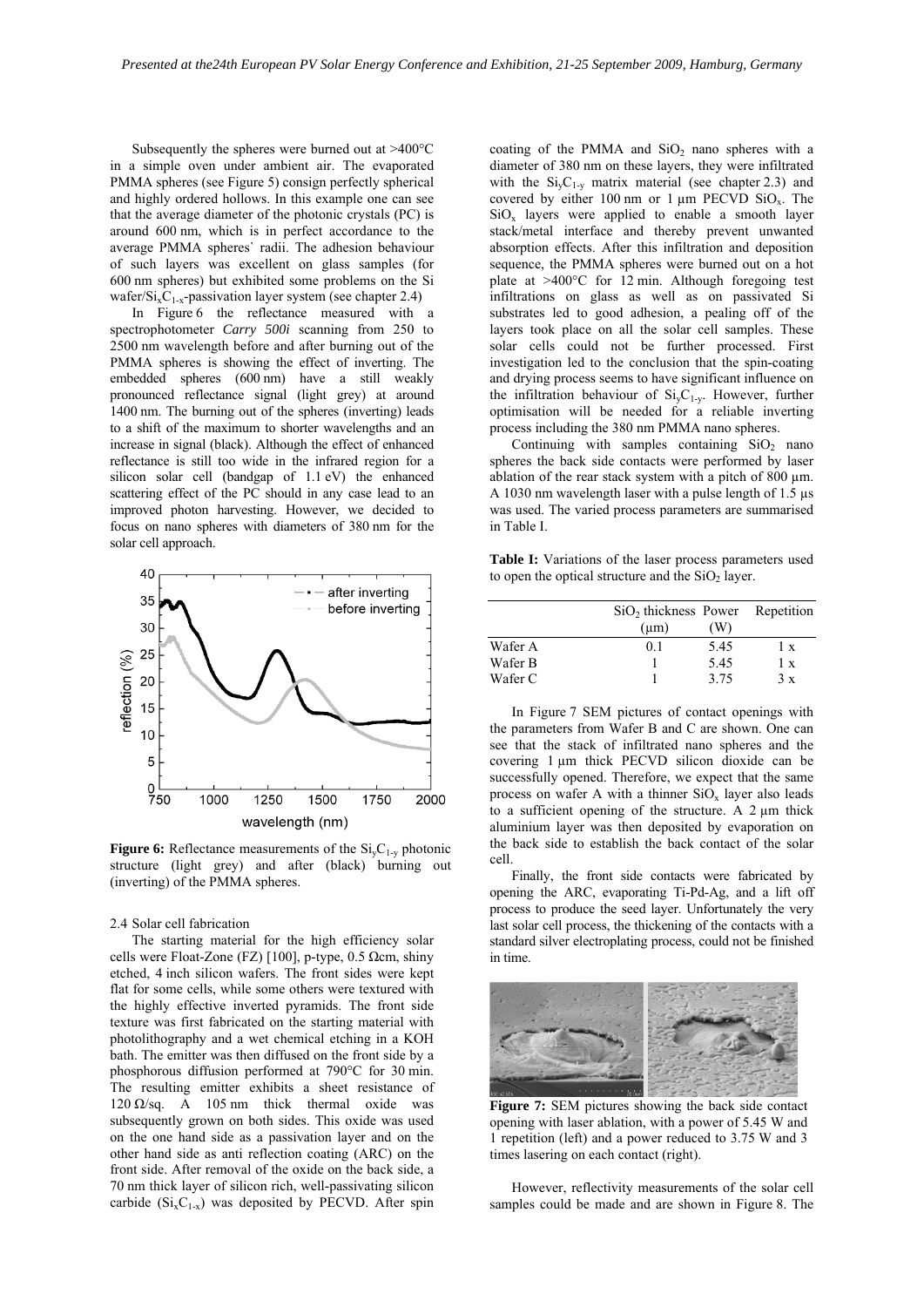reference samples (dotted lines) are solar cells with a similar front side and a 70 nm  $Si<sub>x</sub>C<sub>1-x</sub>/1$  um  $Si<sub>x</sub>C<sub>x</sub>$  PECVD layer stack on the back side. In the wavelength region exceeding 1000 nm a clearly reduced refection can be found for the samples with embedded nano spheres. Especially for the cells with no front texture this characteristic is significantly pronounced and points to an enhanced scattering effect on the solar cell's rear side. However, the reduced reflection can also be caused by other effects such as plasmon absorption at the  $SiO_x/A1$ interface and the final decision whether we were successful or not will have to wait for the quantum efficiency measurement of the solar cells.

Another encouraging result was the electrical measurement on some test samples which show no increase in series resistance and therefore proof the successful contact formation on the solar cell's back side.



**Figure 8:** Reflection measurement over wavelength for different solar cell structures with textured front side (black) and/or photonic crystals on the rear side (solid).

## 3 SUMMARY AND CONCLUSIONS

In order to estimate the effect of the photonic crystals (PC) on the absorption of the Si high efficiency solar cell, we performed wave optical simulations using the RCWA (rigorous coupled wave analysis) method to calculate the electromagnetic field inside the solar cell. We could show that an optimum absorption enhancement is achieved for a photonic crystal with a period of ca.  $\Lambda = 350$  nm. The relative absorption enhancement increases fast with the refractive index of the used matrix material. It is therefore convenient to use crystals with as high as possible index materials.

Two types of nano spheres, Polymethylmethacrylate (PMMA) and  $SiO<sub>2</sub>$  with diameters of 380 nm and 600 nm were investigated in this work. In a first step the water solutions with the 600 nm balls were simply dropped on small glass samples which led to very inhomogeneous distributions of the spheres. For the deposition of spheres on 4 inch Si wafers we used the spin coating approach. It was found that no particular surface pre-treatment was necessary prior to the spinning and that the hydrophilic properties of the solution and the adequate concentration of particles in it are of much more importance. We could obtain two homogeneous layers of PMMA nano particles, exhibiting a short distance order and a

monolayer of  $SiO<sub>2</sub>$  nano particles, which is not always fully closed, but still exhibits a short distance order. A simple observation with the eyes confirmed us after spin coating that the nano particles exhibited diffractive properties.

After spin coating of the silicone spheres they were embedding in a  $Si<sub>v</sub>C<sub>1-v</sub>$  matrix using PECVD in the same reactor as for the passivation layer. Subsequently the spheres were burned. They consign perfectly spherical and highly ordered hollows (photonic crystals). The adhesion behaviour of such layers was excellent on glass samples and for the 600 nm spheres. The reflectance measurements before and after burning out of the PMMA spheres is definite proof of the effect of inverting.

On FZ, shiny etched, 4 inch silicon wafer PMMA and  $SiO<sub>2</sub>$  nano spheres with a diameter of 380 nm were spin coated on the  $Si_xC_{1-x}$  passivation, infiltrated with the  $Si_yC_{1-y}$  matrix material and covered by PECVD  $SiO_x$ . After this infiltration the PMMA spheres were burned out and a pealing off of the layers took place on all solar cell samples. Besides the influence of the spin-coating and drying process on the infiltration behaviour of  $Si<sub>v</sub>C<sub>1-v</sub>$  the additional  $SiO_x$  layer could also be responsible for mechanical stress and enhanced delaminating of the photonic structures. On samples containing  $SiO<sub>2</sub>$  nano spheres the back side contacts were performed by laser ablation and evaporation of an aluminium layer. Electrical measurement on some test samples show no increase in series resistance and therefore proof the successful contact formation on the solar cells' back sides. Reflectivity measurements in the wavelength region exceeding 1000 nm show a reduced reflectance pointing to enhanced scattering when embedded nano spheres are involved. As the reduced reflection can also be caused by other effects such as plasmons absorption we still have to carry out quantum efficiency measurement of the solar cells to confirm the positive effect of the photonic structures.

The results in this publication show that it is possible to fabricate photonic crystals out of  $Si<sub>v</sub>C<sub>1-v</sub>$  with PECVD. The structures are highly ordered and we are confident that they can be made electrically conductive with additional doping and therefore a simple rear side contact formation should not be out of scope.

### **ACKNOWLEDGEMENTS**

The authors would like to thank S. Seitz, T. Leimenstoll, U. Jäger and F. Schätzle for process technology and C. Schetter as well as H. Steidl for keeping the plasma reactors running. The authors would also like to thank L. Steidl from University of Mainz for supplying us with PMMA beads.

This work was supported by the German Federal Ministry for the Environment, Nature Conservation and Nuclear Safety under contract number 0329849A (Th-ETA). M. Peters acknowledges the DFG project "Nanosun" (PAK 88) for financial support.

# 5 REFERENCES

**[**1**]** Peter Bermel, Chiyan Luo, Lirong Zeng, Lionel C. Kimerling, and John D. Joannopoulos, *"Improving thin-film crystalline silicon solar cell efficiencies*